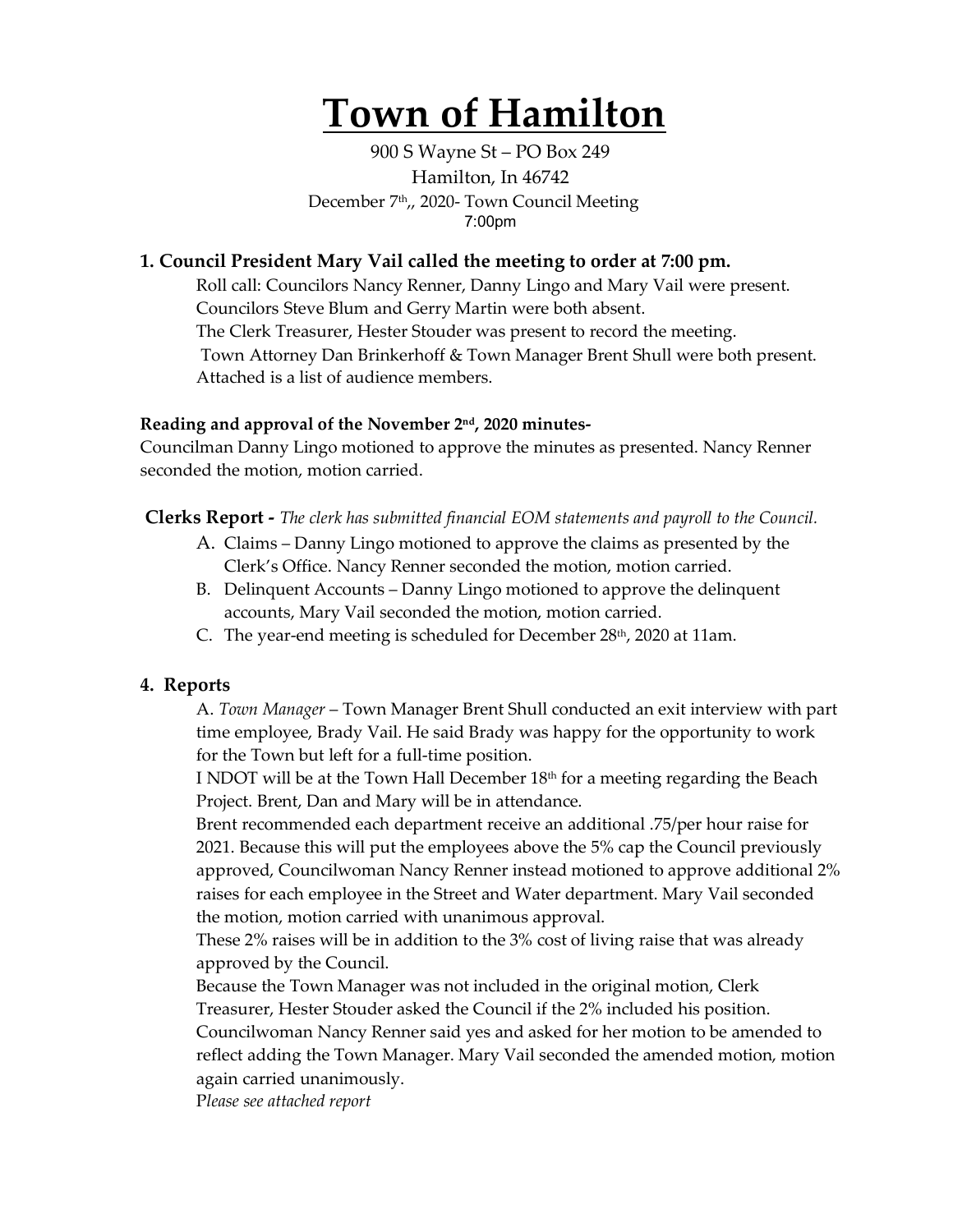B*. Street Department* – Street Superintendent Mark Gerardot will end the year with 16 PTO days that he will not be able to use or "bank" because his PTO bank is full. Town Manager Brent Shull aske the Council to consider an exception to the personnel policy and pay him out for the unused time. The policy does not allow an employee to be paid out for their time unless they are retiring or leaving their position. However, Mark has unused time after he did not need to use the PTO days for his extended leave early in the year when the Town was "shut down" due to COVID. The Clerk said there was one other employee who may qualify for the same exception, unused time and a full PTO bank the days cannot be transferred into. The Council discussed the unusual year for everyone and agreed an exception to the policy would be allowed. Councilman Danny Lingo motioned to approve the pay out of unused time if the employees PTO bank was full, Citing the exception was allowed due to COVID restrictions and the inability for employees to use their Paid Time Off in its entirety. Councilwoman Nancy Renner seconded the motion, motion carried with unanimous approval.

The unused PTO time will be paid out with the 12/25/20 payroll. *Please see attached report/*

*C. Police Department –* Applications are being accepted for the full-time position. The Durango is back in service after a deer was hit. The current reserves are doing well, and some are working on their own. Most training hours are still being done online due to the ongoing COVID restrictions.

*Please see attached report.*

D. *Water Department* – Brad did not get a passing score on his test. Town Manager Brent Shull said he will discuss with the Council what to do with the Superintendent position at the January 4, 2021 Council meeting *Please see attached report.* 

#### **5. Old Business –**

A. Ordinance 2020-3 – Amending Town Code Section Title 53 section 153.58 –  $2<sup>nd</sup>$  &  $3<sup>rd</sup>$  reading – Having reviewed the proposed ordinance in November, Danny Lingo motioned to approve Ordinance 2020-3 on 2nd reading and suspend the rules and adopt on 3<sup>rd</sup> reading. Mary Vail seconded the motion, motion carried with unanimous approval.

#### **6. New Business –**

A. Accept resignation of part time employee- Brady Vail – The Council acknowledged his resignation during the Town Managers report.

B. Appoint Representative to the Steuben EDC for 2021 – Councilman Dany Lingo motioned to approve Brent as the representative for the Town. He has